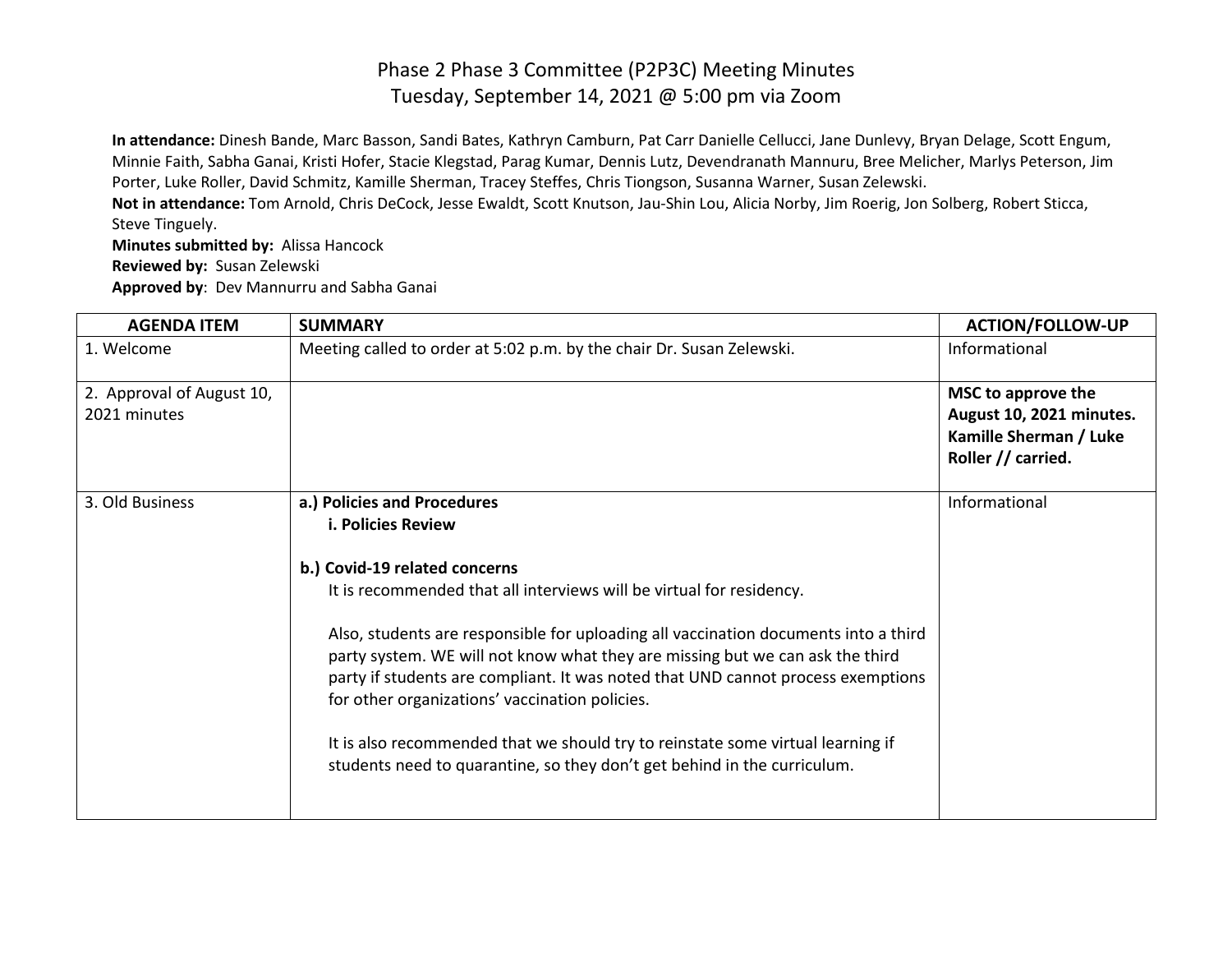| 4. New Business | a.) OBGYN Clerkship Annual Report                                                   | MSC to accept the OBGYN     |
|-----------------|-------------------------------------------------------------------------------------|-----------------------------|
|                 | We only had five students with honors, which makes it a 7.5% of the class. The      | Annual report with edits    |
|                 | plan is to loosen the honors guidelines and re-evaluate next year.                  | as discussed. Bryan Delage  |
|                 |                                                                                     | / Kamille Sherman //        |
|                 | The instructions regarding the first table for the objectives the columns regarding | carried.                    |
|                 | instructional methods was confusing but has been corrected. The instructional       |                             |
|                 | methods should be picked from the list provided. Then on page 6-8, there was a      |                             |
|                 | left over percentage and that has also been removed for the final version.          |                             |
|                 |                                                                                     |                             |
|                 | There was discussion about why the breast examination were reduced and if that      |                             |
|                 | is something that is missing from the curriculum overall or if it is covered in     |                             |
|                 | another clerkship. The driving force of the reduction of preceptors that do women   |                             |
|                 | wellness exams. No one felt it was needed to be increased here and is covered in    |                             |
|                 | surgery and FMED as well.                                                           |                             |
|                 |                                                                                     |                             |
|                 | b.) Graduate & Program Directors Surveys                                            | Informational               |
|                 | There is nothing that stands out as major concern. The graduate survey will be      |                             |
|                 | changing a little next year, we are participating in the AAMC standardized graduate |                             |
|                 | survey program so that we can start to gather data on our students and see where    |                             |
|                 | we sit nationally.                                                                  |                             |
|                 |                                                                                     |                             |
|                 | c.) Psych Honors Rule update                                                        | <b>Tabled</b>               |
|                 |                                                                                     |                             |
|                 |                                                                                     |                             |
|                 | d.) ROME Scheduling Request                                                         | Informational               |
|                 | We are currently petitioning to have the students start at the same time at the end |                             |
|                 | of June for 2022 with the one exception of the Devils Lake location. The class of   | Revisit again in 10 months. |
|                 | 2025 has filled all ROME slots and the class of 2024 had a late application and now |                             |
|                 | have 7 slots filled. We are hoping that we can keep this timing for the start of    |                             |
|                 | ROME students but will need to check with campuses in about 10-months to see        |                             |
|                 | how things are going after the bulge of students. We have concern also that we      |                             |
|                 | might not be able to support all the students if they all have different timings.   |                             |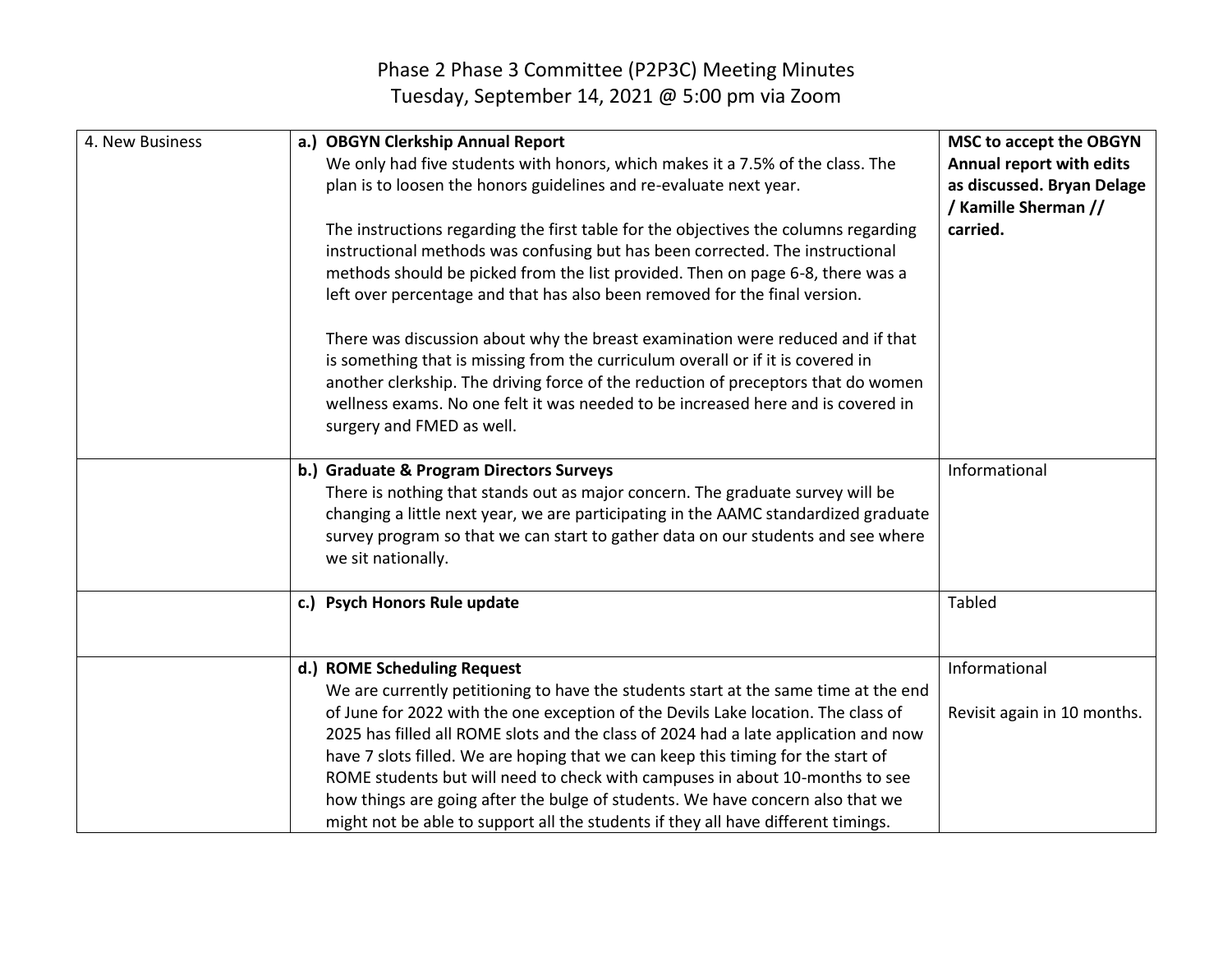| e.) Shelf Exam Re-examination Scheduling<br>In the past when students fail a shelf exam they re-examine during the next<br>scheduled break time. Students are requesting that the re-examinations do not<br>happen during a break. There is no set policy or procedure for this. Discussed<br>possible options and concerns of when they could re-examine and discussed that<br>whatever is decided should be added to policy 4.20. However, the committee<br>would like to have further discussion with the students. Dr. Susan Zelewski will ask<br>the student representative, Jesse Ewaldt, find out more information from the<br>students and to invite them to join the discussion next meeting.                                                      | Return to this topic during<br>November meeting                                                                 |
|-------------------------------------------------------------------------------------------------------------------------------------------------------------------------------------------------------------------------------------------------------------------------------------------------------------------------------------------------------------------------------------------------------------------------------------------------------------------------------------------------------------------------------------------------------------------------------------------------------------------------------------------------------------------------------------------------------------------------------------------------------------|-----------------------------------------------------------------------------------------------------------------|
| f.) Al Mid-course Feedback for Family Medicine<br>Teaching preceptors are requesting to not have to complete the mid-AI feedback<br>in Leo. It was suggested that a physical paper be completed and then uploaded<br>into Leo. It was agreed upon that that would be ok but the responsibility of ensure<br>that the mid-AI feedback is happening and we have record of it is on the<br>staff/faculty and not the students. However, students could be responsible for<br>printing the physical feedback from to their mid-AI meeting to be completed.<br>Family Medicine will need to work out the details of how the form will get filled<br>out and uploaded into Leo. If any changes to the form need to happen, please let<br>Dr. Susan Zelewski know. | Information                                                                                                     |
| g.) GQ #8, #10, #11<br>#8<br>Noticed that there is an increase in the disagreement from the previous year. We<br>are also just below the 25% percentile in benchmarking. This class went through<br>clerkships before we started the verbal labeling of basic science content in day to<br>day activities in clerkships and written labeling in lectures or written material.<br>#10 & #11                                                                                                                                                                                                                                                                                                                                                                  | Information<br><b>ACTION ITEM:</b><br>We will review #8 again to<br>see if there are changes in<br>the next GQ. |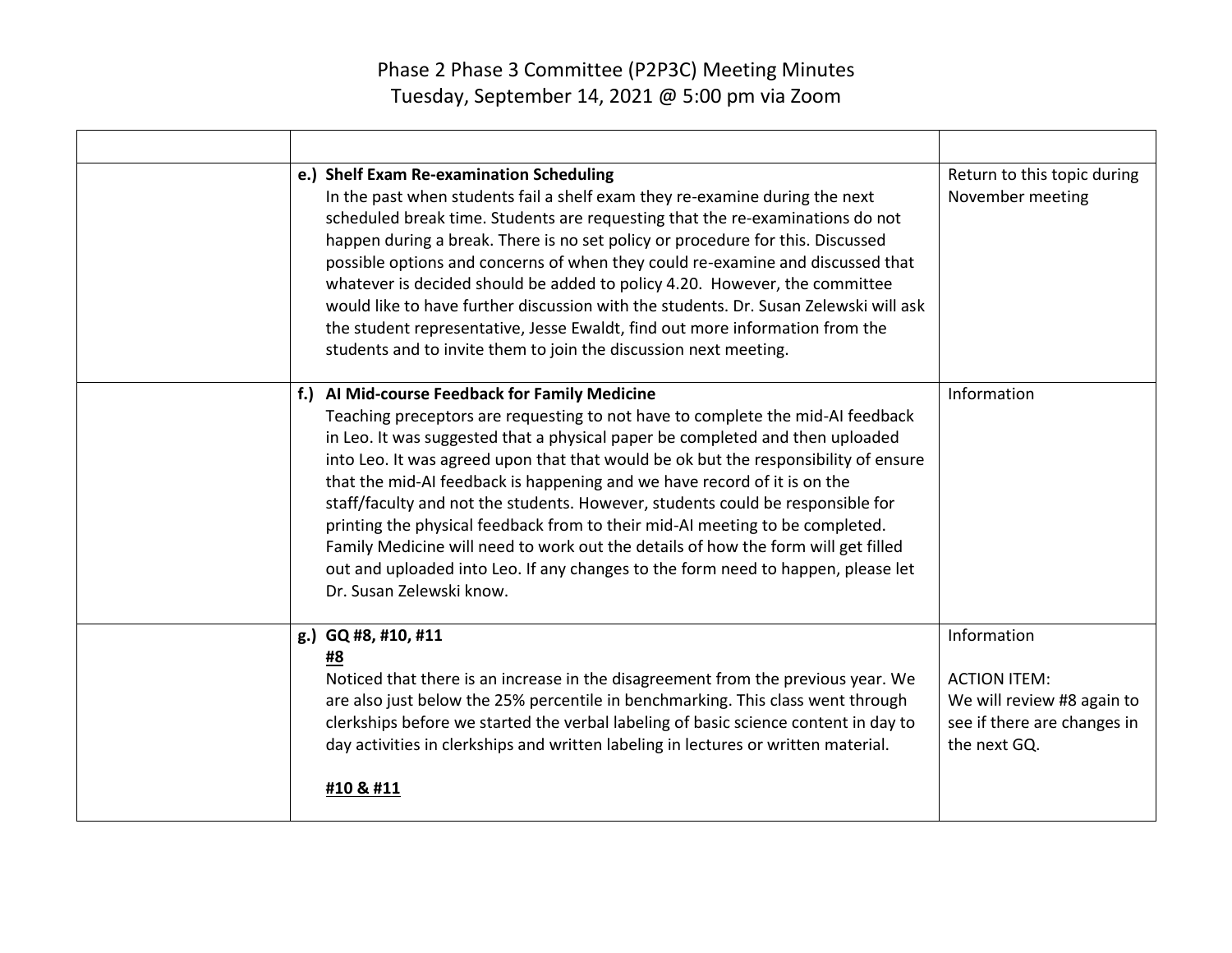| <b>FMED</b>                                                                      |                                                                                                                                                                                                                                                                                                                                                                                                                                                                                                                                                                                                                                                                                                                                                                                                                            |
|----------------------------------------------------------------------------------|----------------------------------------------------------------------------------------------------------------------------------------------------------------------------------------------------------------------------------------------------------------------------------------------------------------------------------------------------------------------------------------------------------------------------------------------------------------------------------------------------------------------------------------------------------------------------------------------------------------------------------------------------------------------------------------------------------------------------------------------------------------------------------------------------------------------------|
| No huge concerns and we do consistently get a high rating.                       |                                                                                                                                                                                                                                                                                                                                                                                                                                                                                                                                                                                                                                                                                                                                                                                                                            |
|                                                                                  |                                                                                                                                                                                                                                                                                                                                                                                                                                                                                                                                                                                                                                                                                                                                                                                                                            |
| <b>IMED</b>                                                                      |                                                                                                                                                                                                                                                                                                                                                                                                                                                                                                                                                                                                                                                                                                                                                                                                                            |
|                                                                                  |                                                                                                                                                                                                                                                                                                                                                                                                                                                                                                                                                                                                                                                                                                                                                                                                                            |
|                                                                                  |                                                                                                                                                                                                                                                                                                                                                                                                                                                                                                                                                                                                                                                                                                                                                                                                                            |
|                                                                                  |                                                                                                                                                                                                                                                                                                                                                                                                                                                                                                                                                                                                                                                                                                                                                                                                                            |
|                                                                                  |                                                                                                                                                                                                                                                                                                                                                                                                                                                                                                                                                                                                                                                                                                                                                                                                                            |
|                                                                                  |                                                                                                                                                                                                                                                                                                                                                                                                                                                                                                                                                                                                                                                                                                                                                                                                                            |
|                                                                                  |                                                                                                                                                                                                                                                                                                                                                                                                                                                                                                                                                                                                                                                                                                                                                                                                                            |
|                                                                                  |                                                                                                                                                                                                                                                                                                                                                                                                                                                                                                                                                                                                                                                                                                                                                                                                                            |
| <b>Tabled</b>                                                                    |                                                                                                                                                                                                                                                                                                                                                                                                                                                                                                                                                                                                                                                                                                                                                                                                                            |
|                                                                                  |                                                                                                                                                                                                                                                                                                                                                                                                                                                                                                                                                                                                                                                                                                                                                                                                                            |
|                                                                                  |                                                                                                                                                                                                                                                                                                                                                                                                                                                                                                                                                                                                                                                                                                                                                                                                                            |
| We are at about the 50% in benchmarking and we are looking to see what areas     |                                                                                                                                                                                                                                                                                                                                                                                                                                                                                                                                                                                                                                                                                                                                                                                                                            |
|                                                                                  |                                                                                                                                                                                                                                                                                                                                                                                                                                                                                                                                                                                                                                                                                                                                                                                                                            |
|                                                                                  |                                                                                                                                                                                                                                                                                                                                                                                                                                                                                                                                                                                                                                                                                                                                                                                                                            |
|                                                                                  |                                                                                                                                                                                                                                                                                                                                                                                                                                                                                                                                                                                                                                                                                                                                                                                                                            |
|                                                                                  |                                                                                                                                                                                                                                                                                                                                                                                                                                                                                                                                                                                                                                                                                                                                                                                                                            |
|                                                                                  |                                                                                                                                                                                                                                                                                                                                                                                                                                                                                                                                                                                                                                                                                                                                                                                                                            |
|                                                                                  |                                                                                                                                                                                                                                                                                                                                                                                                                                                                                                                                                                                                                                                                                                                                                                                                                            |
|                                                                                  |                                                                                                                                                                                                                                                                                                                                                                                                                                                                                                                                                                                                                                                                                                                                                                                                                            |
| monitor in real time.                                                            |                                                                                                                                                                                                                                                                                                                                                                                                                                                                                                                                                                                                                                                                                                                                                                                                                            |
|                                                                                  |                                                                                                                                                                                                                                                                                                                                                                                                                                                                                                                                                                                                                                                                                                                                                                                                                            |
| <b>PSYCH</b>                                                                     |                                                                                                                                                                                                                                                                                                                                                                                                                                                                                                                                                                                                                                                                                                                                                                                                                            |
| <b>Tabled</b>                                                                    |                                                                                                                                                                                                                                                                                                                                                                                                                                                                                                                                                                                                                                                                                                                                                                                                                            |
|                                                                                  |                                                                                                                                                                                                                                                                                                                                                                                                                                                                                                                                                                                                                                                                                                                                                                                                                            |
| <b>SURG</b>                                                                      |                                                                                                                                                                                                                                                                                                                                                                                                                                                                                                                                                                                                                                                                                                                                                                                                                            |
| #10 - There were more fair rating than the national average with Fargo having    |                                                                                                                                                                                                                                                                                                                                                                                                                                                                                                                                                                                                                                                                                                                                                                                                                            |
| more of them. However, we are going to be meeting with all the site directors to |                                                                                                                                                                                                                                                                                                                                                                                                                                                                                                                                                                                                                                                                                                                                                                                                                            |
| discuss the student comments further. Students being observed performing H&P is  |                                                                                                                                                                                                                                                                                                                                                                                                                                                                                                                                                                                                                                                                                                                                                                                                                            |
|                                                                                  |                                                                                                                                                                                                                                                                                                                                                                                                                                                                                                                                                                                                                                                                                                                                                                                                                            |
|                                                                                  | #10 - there were some dips in Grand Forks and Minot that students felt the quality<br>of experience was not what they expected. The department has already meet with<br>these sites and are working to address the issues.<br>#11 - Overall it looks good.<br><b>NEURO</b><br><b>PEDS</b><br>are dragging us down. It seems to be different issues across different campuses. It<br>was noted that for Grand Forks the number of in-patient is low but it is also<br>seasonal. Dr. Susan Zelewski will help to get more information from Minot.<br><b>OBGYN</b><br>No concerns the they do trend down some with the students H&P but we do track<br>this in real time that proves that students were observed and we will continue to<br>down and this is something that goes in wave for the department. It was suggested |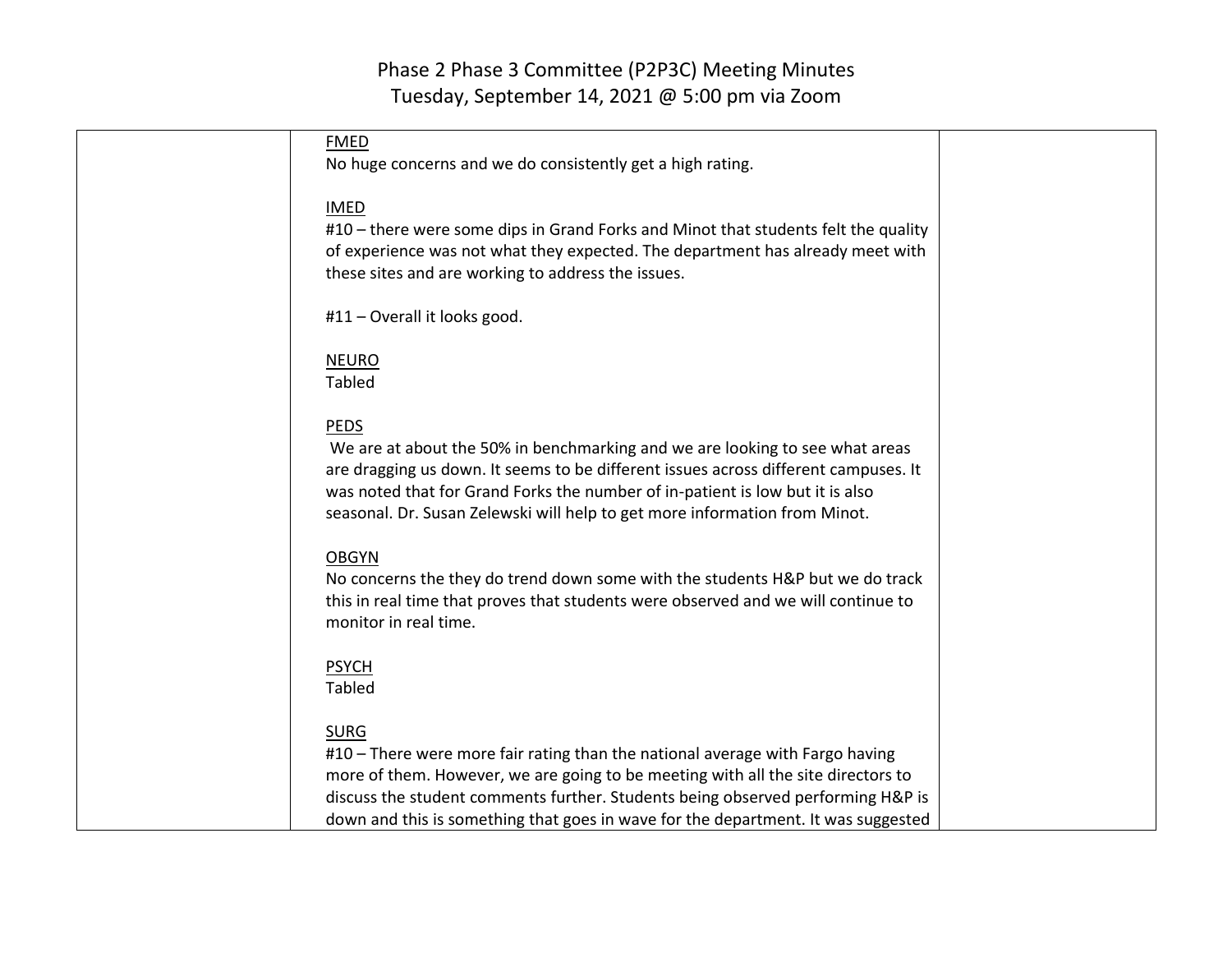|                               | that we may need to add a question to the mid-clerkship feedback so, real time<br>tracking can occur to help ensure this happens. The mid-clerkship feedback form<br>can be modified at any point if the department would like to add questions.                                                                                                                                                                                                                                                                                                                    |             |
|-------------------------------|---------------------------------------------------------------------------------------------------------------------------------------------------------------------------------------------------------------------------------------------------------------------------------------------------------------------------------------------------------------------------------------------------------------------------------------------------------------------------------------------------------------------------------------------------------------------|-------------|
| 5. Electives                  | There is a phase 3-only diversity elective that is still in edits that will be coming for an<br>email vote when it is ready.                                                                                                                                                                                                                                                                                                                                                                                                                                        | Information |
| 6. Reports from<br>Committees | a.) UMEC - Dr. Zelewski<br>The policy on the timing to complete the curriculum in 6 years was edited to be<br>proportional to the new phases. The class of 2024 will start phase 2 on February<br>28, 2022. Also the epidemiology project and the timing of the approval and data<br>sources were of big discussion and students are currently submitting requests for<br>their projects. Dr. Susan Zelewski and Marc Basson are working with Jim Beal to<br>look at the timing changes that could be in place for the next cohort that begins in<br>late February. | Information |
|                               | b.) GMEC-Dr. Zelewski<br>Reviewed policies and Minot Pediatrics numbers have increased with the new<br>Belcourt location for residents.                                                                                                                                                                                                                                                                                                                                                                                                                             | Information |
|                               | c.) EASRC<br>Still preparing documents for the LCME visit.                                                                                                                                                                                                                                                                                                                                                                                                                                                                                                          | Information |
|                               | d.) CEMC - Dr. Zelewski<br>The retreat went really well. Phase reports for next year will be different than they<br>were this year but we will still keep the report style but will be renamed<br>Achievement Reports because everyone wants to know how the students are<br>doing in achieving the requirements.                                                                                                                                                                                                                                                   | Information |
| 7. Area Updates               | Sandi Bates is the intern librarian for the Southeast Campus, now that Erika Johnson has<br>been named Head of Library Resources.                                                                                                                                                                                                                                                                                                                                                                                                                                   | Information |